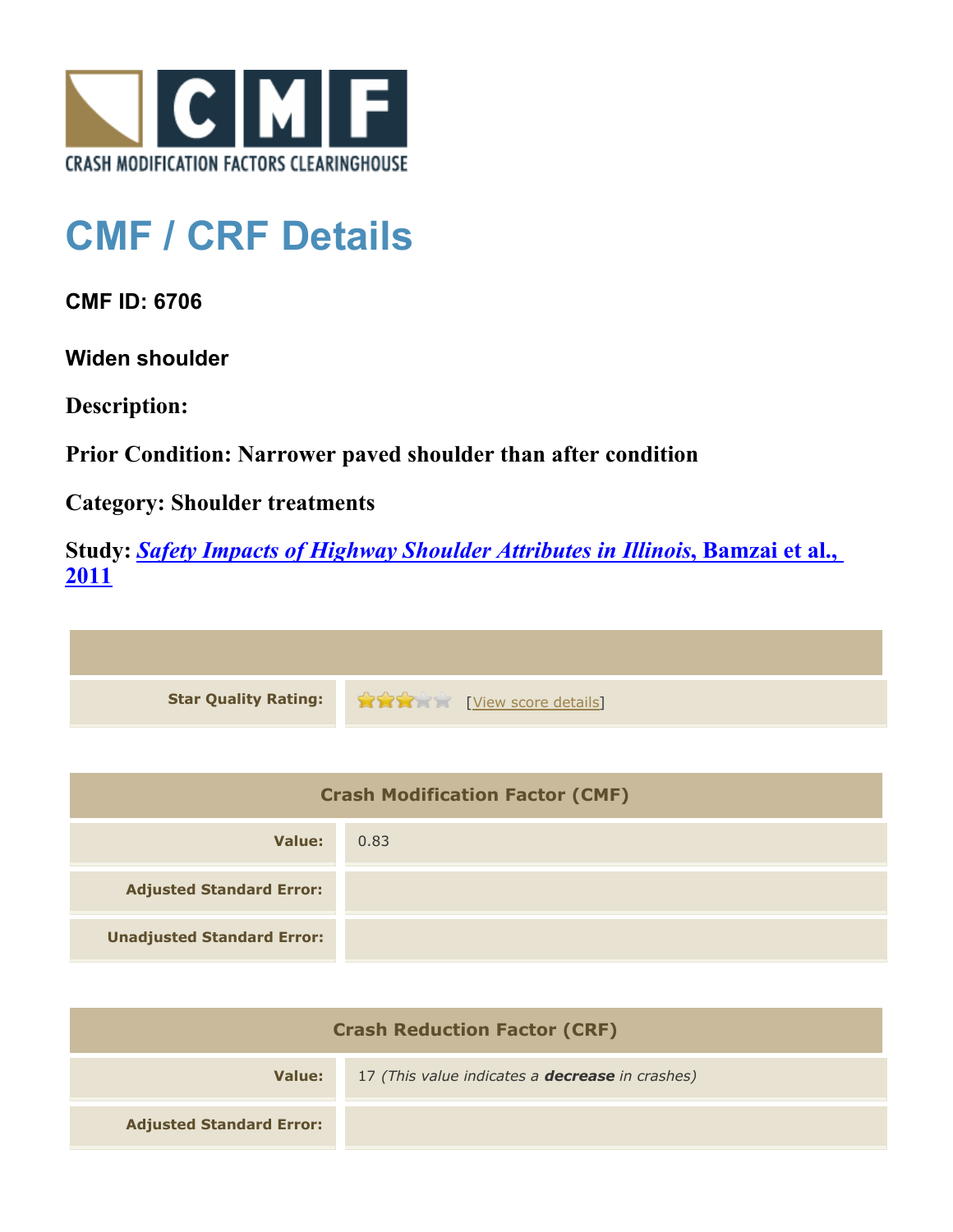| <b>Applicability</b>       |                                                |
|----------------------------|------------------------------------------------|
| <b>Crash Type:</b>         | Fixed object, Head on, Run off road, Sideswipe |
| <b>Crash Severity:</b>     | O (property damage only)                       |
| <b>Roadway Types:</b>      | Principal Arterial Interstate                  |
| <b>Number of Lanes:</b>    |                                                |
| <b>Road Division Type:</b> | Divided by Median                              |
| <b>Speed Limit:</b>        | $45 - 65$                                      |
| <b>Area Type:</b>          | Urban                                          |
| <b>Traffic Volume:</b>     | 30000 Annual Average Daily Traffic (AADT)      |
| <b>Time of Day:</b>        | All                                            |

## *If countermeasure is intersection-based*

| <b>Intersection Type:</b>         |  |
|-----------------------------------|--|
| <b>Intersection Geometry:</b>     |  |
| <b>Traffic Control:</b>           |  |
| <b>Major Road Traffic Volume:</b> |  |
| <b>Minor Road Traffic Volume:</b> |  |

| <b>Development Details</b>      |              |
|---------------------------------|--------------|
| <b>Date Range of Data Used:</b> | 2000 to 2006 |
| <b>Municipality:</b>            |              |
| State:                          | IL           |